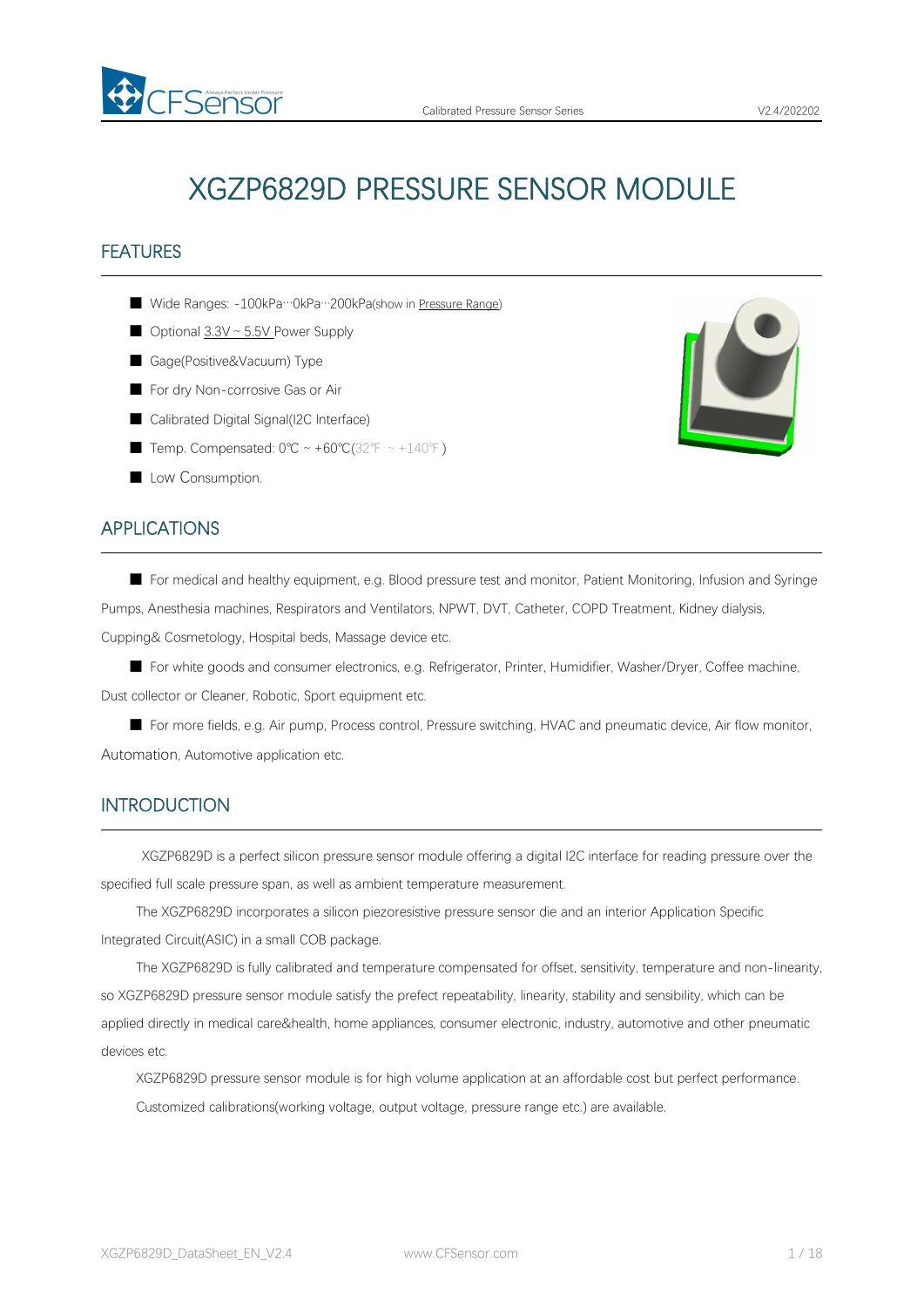

# PERFORMANCE PARAMETER

Unless otherwise specified, measurements were taken with a a temperature of 25±1℃ and humidity ranging from 25 % ~85 ﹪%RH.

|                                  | Item                                  | Data                        | Unit                       |  |
|----------------------------------|---------------------------------------|-----------------------------|----------------------------|--|
|                                  | Available Pressure Range <sup>1</sup> | $-1000200$                  | kPa                        |  |
|                                  | Power Supply <sup>2</sup>             | 5.0V                        | Vdc                        |  |
|                                  | Max. Excitation Current               | $\ensuremath{\mathsf{3}}$   | mA                         |  |
|                                  | ADC Resolution <sup>3</sup>           | 21                          | Bit                        |  |
| SDA/SCL pull up resistor         |                                       | 4.7                         | Kohm                       |  |
|                                  | ESD HBM                               | 4000                        | $\vee$                     |  |
| Accuracy <sup>4</sup>            | 10kPa < Pressure ≤ 200kPa             | ±2                          | %Span                      |  |
|                                  | Pressure ≤ 10kPa                      | ±2.5                        |                            |  |
| Long Term Stability <sup>5</sup> |                                       | ±1                          | %Span                      |  |
| Over Pressure <sup>6</sup>       |                                       | 2X                          | Rated                      |  |
| Burst Pressure                   |                                       | 3X                          | Rated                      |  |
| Compensation Temp. <sup>8</sup>  |                                       | $0 \sim 60/32 \sim 140$     | $^{\circ}$ C/ $^{\circ}$ F |  |
| Operating Temp. <sup>9</sup>     |                                       | $-20 \sim 100/-4 \sim 212$  | $\mathrm{C}/\mathrm{F}$    |  |
|                                  | Storage Temp.                         | $-30 \sim 125/-22 \sim 257$ | $^{\circ}$ C/ $^{\circ}$ F |  |
|                                  | Response Time <sup>10</sup>           | 2.5                         | mS                         |  |

1 Pressure Range(Operating pressure): The available pressure range including variousspan, not a specific pressure range. 2 Power supply: The default test voltage value: 5V, optional power supply voltage range:2.5~5.5V; For better accuracy, please specify the [working](#page-4-1) voltage as order guide.

3 ADC Resolution:The ADC resolution is defined as the smallest incremental voltage that can be recognized and thus causes a change in the digital output.

4 Total Accuracy: The max. deviation in output from ideal transfer function at any pressure or temperature over the specified ranges, units are in percent of full scale span (%FSS), which mainly consists of: Offset and Span Shift;Linearity(Non-linearity); Repeatability; Pressure Hsteresis ; TcOffset and TcSpan.

4.1. The accuracy in table is the typical output accuracy. The accuracy is notidentical accroding to different specified pressure range. Contact factory for more information or for higher accuracy requirement(e.g ±1%Span) if need.

4.2 Non-linearity(Linearity): the deviation of measured output from "Best Straight Line" through three points (Offset pressure, FS pressure and ½ FS pressure)at constant temperature.

4.3 Repeatability: the deviation of measured output when the same pressure is applied continuously, with pressure approaching from the same direction within the specified operating pressure range,under the same operating conditions.

4.4 Pressure Hysteresis: the deviation of measured output at any pressure within the specified range, when this pressure is applied continuously, with pressure approaching from opposite directions within the specified operating pressure range, under the same operating conditions.

4.5 TcOffset (TCO:Temp. Coefficient of Offset): the deviation of measured output with minimum rated pressure applied, over the temperature range of 0° to 60°C, relative to 25°C.

4.6 TcSpan (TCS:Temp. Coefficient of Span): the deviation of measured output over the temperature range of 0° to 60°C, relative to 25°C.

5. Long Term Stability: the sensor's output deviation when subjected to 1000 hours pressure test.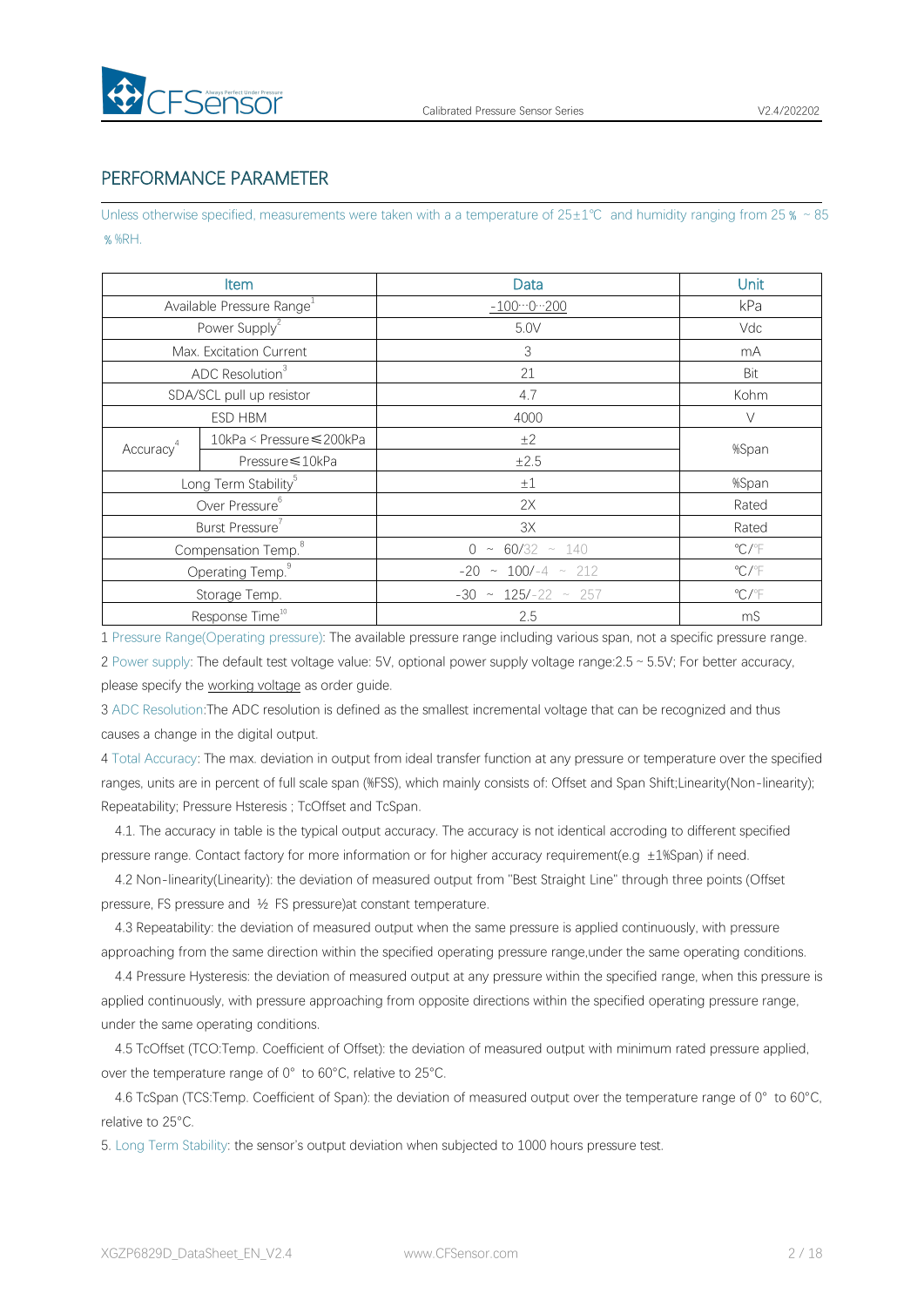6. Over Pressure (Proof pressure): the maximum pressure which may be applied without causing durable shifts of the electrical parameters of the sensing element and remain the specification once pressure is returned to the operating pressure range.

7. Burst Pressure: the maximum pressure which may be applied without causing damage to the sensing die or leaks; The sensor should not be expected to recover function after exposure to any pressure beyond the burst pressure.

8. Compensated Temperature: the temperature range over which the sensor have an output proportional to pressure within the specified performance limits.

9. Operating Temperature (or Ambient Temperature): the temperature range over which the sensor have an output proportional to pressure but may not remain within the specified performance limits.

10. Response Time: it is defined as the time for the incremental change in the output from 10% to 90% of of its final value when subjected to a specified step change in pressure.

| Parameter                         | Min. | Tvp. | Max. | Unit l       | <b>Notes</b>           |
|-----------------------------------|------|------|------|--------------|------------------------|
| Standby current                   |      | 100  |      | nA           |                        |
| LDO Output                        |      | 3.0  |      | $\setminus$  |                        |
| <b>PSRR</b>                       |      | 60   |      | dB           |                        |
| Input Common Mode Rejection Ratio | 80   | 110  |      |              |                        |
|                                   |      |      | ±0.5 | $^{\circ}C$  | @25°C                  |
| Interior Temp. Sensor Accuracy    |      |      | ±1   | $\mathrm{C}$ | -40 to 85 $^{\circ}$ C |
| Temp.Output Data Resolution       |      | 16   |      | Bit          | LSB = $(1/32768)$ °C   |
| I2C Clock frequency               |      |      | 400  | khz          | I2C interface          |

### ELECTRICAL CHARACTERISTICS(ASIC)

**Ex** CFSensor

#### BLOCK DIAGRAM

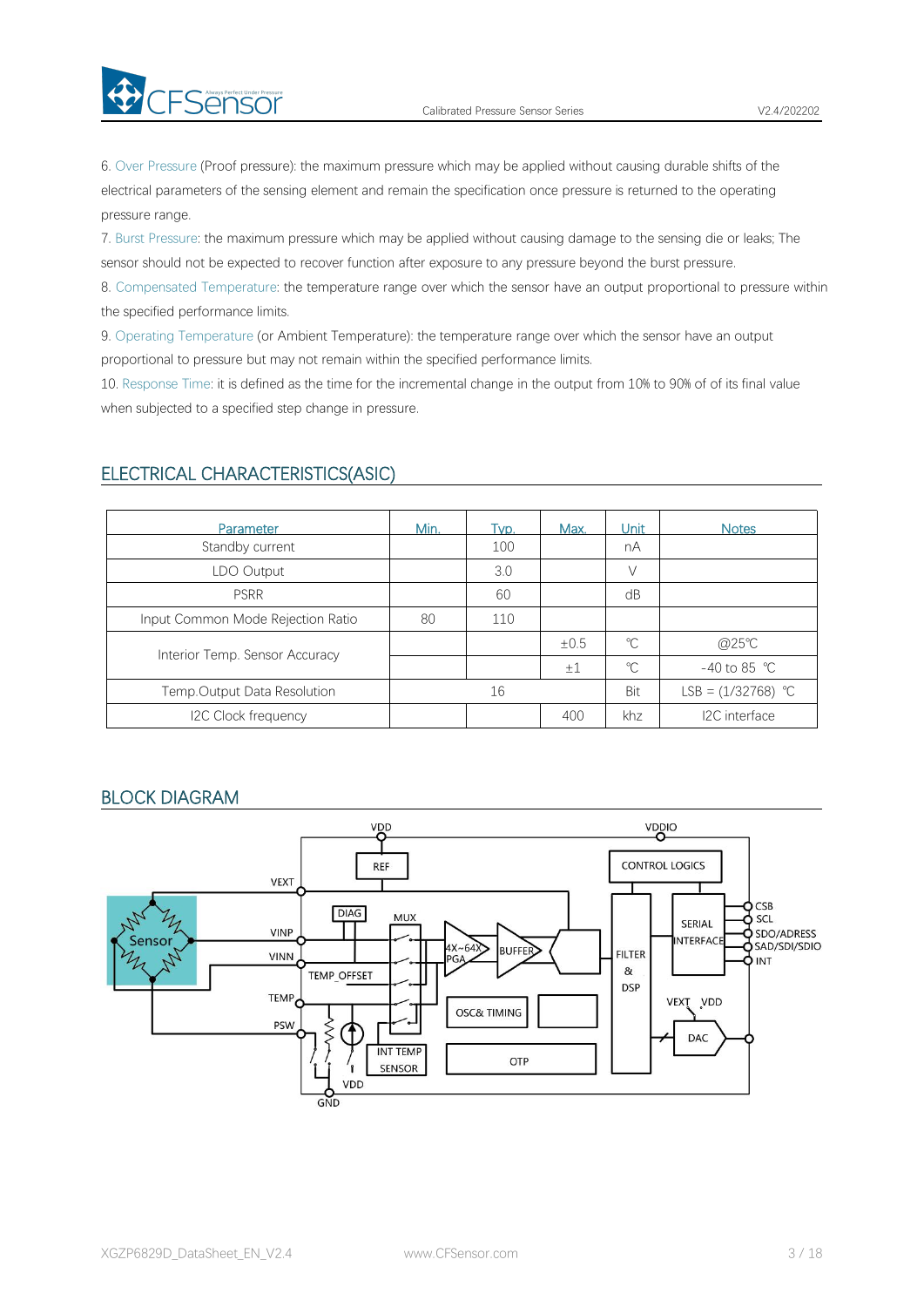

# DIMENSION (Unit:mm)





# ELECTRIC CONNECTION CIRCUIT DIAGRAM

|            | ◡             | ◡   | 1 <sub>0</sub> | 1/4/5/6/7/8/9/11 |
|------------|---------------|-----|----------------|------------------|
| ∩∩.<br>SDA | $\sim$<br>ししに | GND |                | ヽし               |







Note: Diagram state schematic connection only; Check Pin allocation in Dimension drawing.

# CROSS SECTION FOOTPRINT(REFERENCE)



#### Notes:

- 1.Implement ESD protection during whole soldering and assembly process.
- 2.Overload voltage(max.6.5Vdc) or current(max.5mA) may burn the ASIC and cause the sensor fail throughly.
- 3.More detalis about soldering and storage etc., refer to [Overall](#page-8-0) notes.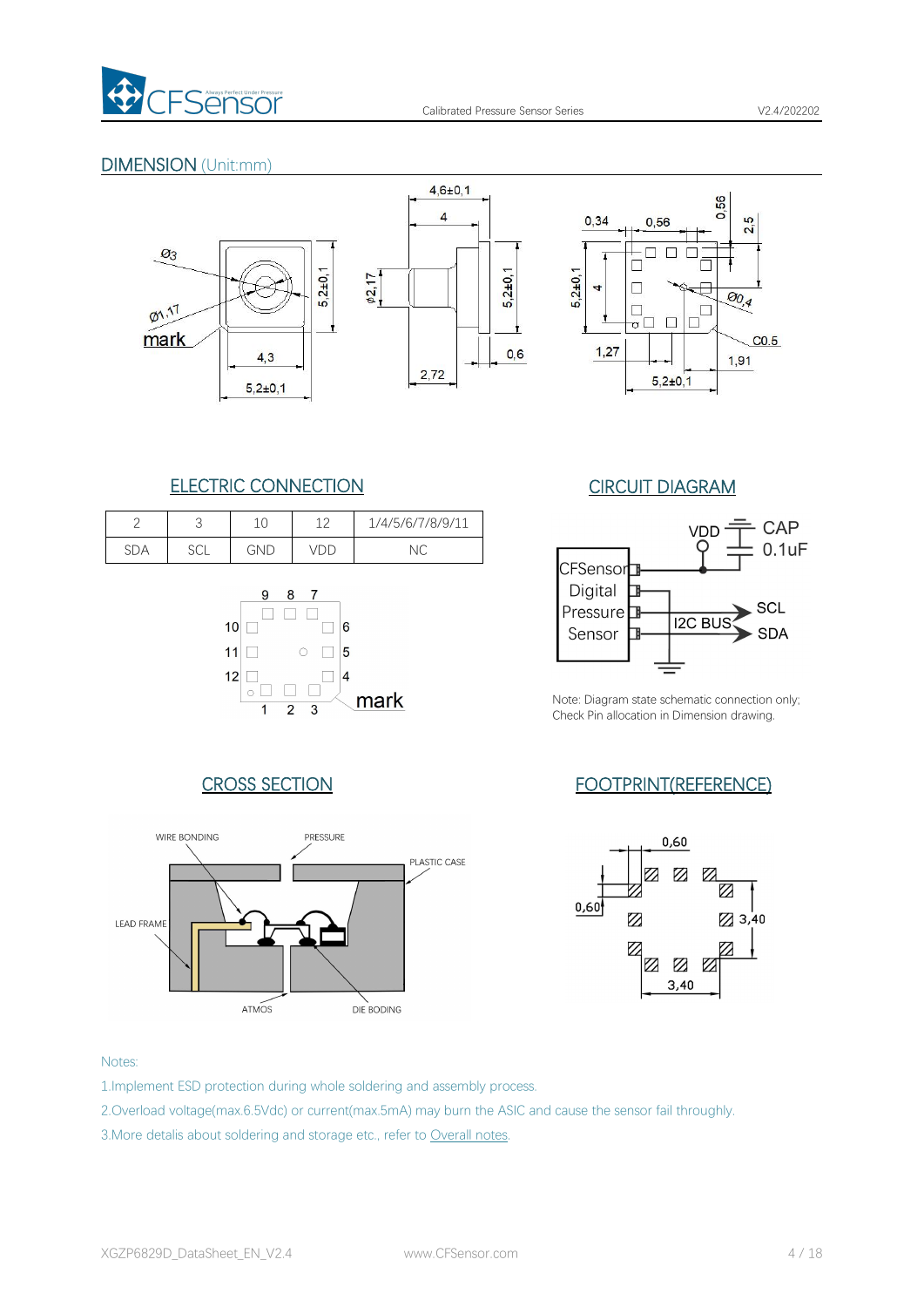

# ORDER GUIDE



<span id="page-4-1"></span>Note: 1. Voltage 5Vdc as default value, add 33(or 30) behind model signify 3.3V(or 3.0V) power supply, e.g. : XGZP6829D040KPG33. 2. Any custom requirement, please remark herewith Part number(e.g custom pressure range etc,.)

# <span id="page-4-0"></span>ROUTINE PRESSURE RANGE

Notes: 1. Unit conversion: 1000hPa=1000mbar≈750mmHg≈100kPa≈14.5PSI≈10mH<sub>2</sub>O≈1bar=0.1MPa;

| 2. Available for more custom pressure range e.g. $-7 \sim 7kPa$ , , 0-700kPa etc. |  |
|-----------------------------------------------------------------------------------|--|
|-----------------------------------------------------------------------------------|--|

| <b>Pressure Range (kPa)</b>                                           | Pressure Range (by other units)                         | <b>Part Number</b> |  |  |  |  |
|-----------------------------------------------------------------------|---------------------------------------------------------|--------------------|--|--|--|--|
| $0 \sim 2.5$                                                          | 0 ~ 25mbar / 0 ~ 250mmH <sub>2</sub> O                  | XGZP6829D 025HPG   |  |  |  |  |
| $0 \sim 5$                                                            | 0 ~ 50mbar / 0 ~ 500mmH <sub>2</sub> O                  | XGZP6829D 005KPG   |  |  |  |  |
| $0 \sim 10$                                                           | $0 \sim 100$ mbar / $0 \sim 75$ mmHg                    | XGZP6829D 010KPG   |  |  |  |  |
| $0 \sim 20$                                                           | $0 \sim 200$ mbar / $0 \sim 150$ mmHg                   | XGZP6829D 020KPG   |  |  |  |  |
| $0 \sim 40$                                                           | $0 \sim 400$ mbar / $0 \sim 300$ mmHg                   | XGZP6829D 040KPG   |  |  |  |  |
| $0 \sim 100$                                                          | $0 \sim 1$ bar /0 ~ 14.5PSI                             | XGZP6829D 100KPG   |  |  |  |  |
| $0 \sim 200$                                                          | $0 \sim 2$ bar / $0 \sim 29$ PSI                        | XGZP6829D 200KPG   |  |  |  |  |
| $-100 - 0$                                                            | $-1 \sim$ 0bar / $-14.5 \sim$ 0PSI                      | XGZP6829D 100KPGN  |  |  |  |  |
| $-30 \sim 0$                                                          | $-300 \sim$ 0mbar / $-4.35 \sim$ 0PSI                   | XGZP6829D 030KPGN  |  |  |  |  |
| $-20 \sim 0$                                                          | $-200 \sim$ 0mbar / $-2.9 \sim$ 0PSI                    | XGZP6829D 020KPGN  |  |  |  |  |
| $-2.5 \sim 2.5$                                                       | $-25 \sim 25$ mbar / $-250 \sim 250$ mmH <sub>2</sub> O | XGZP6829D 025HPGPN |  |  |  |  |
| $-5 \sim 5$                                                           | $-50 \sim 50$ mbar / $-500 \sim 500$ mmH <sub>2</sub> O | XGZP6829D 005KPGPN |  |  |  |  |
| $-40 \sim 40$                                                         | $-400 \sim 400$ mbar / $-300 \sim 300$ mmHg             | XGZP6829D 040KPGPN |  |  |  |  |
| $-100 \sim 100$                                                       | $-1 \sim 1$ bar / $-14.5 \sim 14.5$ PSI                 | XGZP6829D 100KPGPN |  |  |  |  |
| $-100 \sim 200$                                                       | $-1 \sim 2$ bar / $-14.5 \sim 29$ PSI                   | XGZP6829D 200KPGPN |  |  |  |  |
| Other higher pressure range or custom pressure span, consult CFSensor |                                                         |                    |  |  |  |  |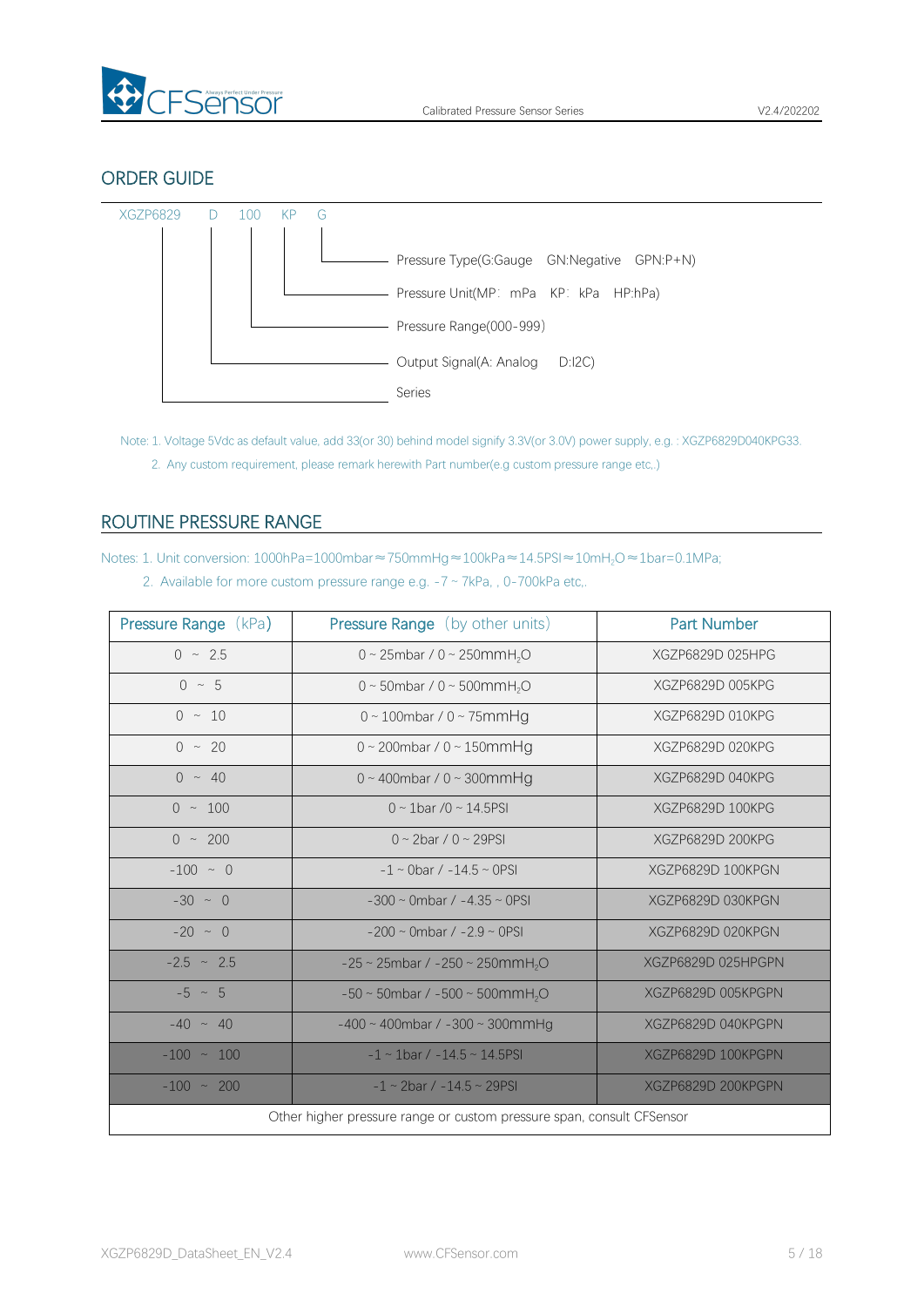

# I2C INTERFACE

The I2C bus uses SCL and SDA as signal lines, both of which are connected to VDD through pull-up resistors (typ.value: 4.7K) and remain high level when not communicating. I2C device factory setting slave address: 0X58H



### I2C TIME DIAGRAM

The I2C interface protocol has special bus signal conditions. Start (S), stop (P) and binary data conditions are shown below. At start condition, SCL is high and SDA has a falling edge. Then the slave address is sent. After the 7 address bits, the direction control bit R/W selects the read or write operation. When a slave device recognizes that it is being addressed, it should acknowledge by pulling SDA low in the ninth SCL (ACK) cycle.

At stop condition, SCL is also high, but SDA has a rising edge. Data must be held stable at SDA when SCL is high. Data can change value at SDA only when SCL is low.



**I2C PROTOCAL** 

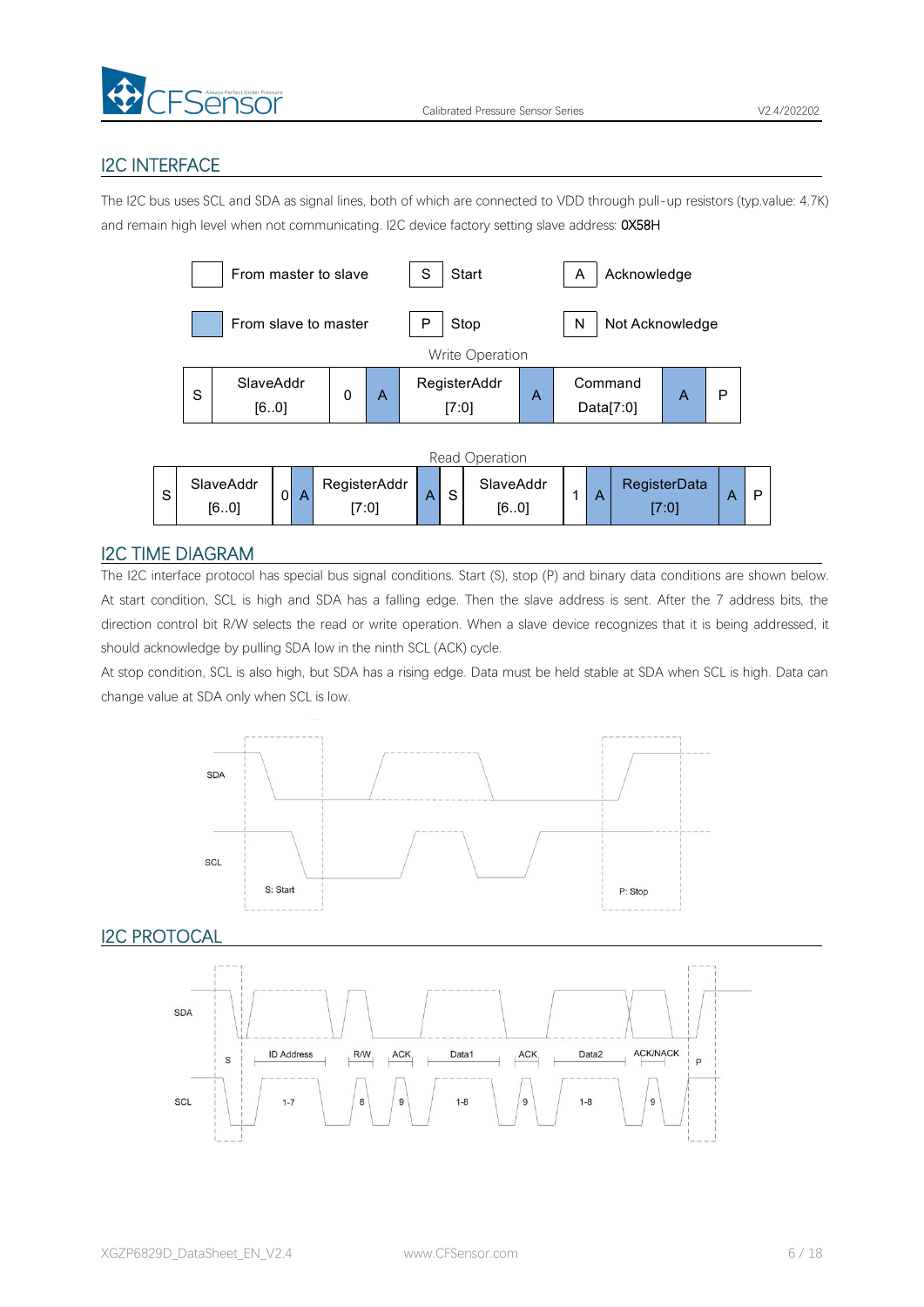

# GENERAL REGISTER DESC.

| Add. | Desc.        | R/W | Bit7                        | Bit <sub>6</sub>           | Bit5                     | Bit4     | Bit3                 | Bit2          | Bit1      | Bit <sub>0</sub> | Default    |
|------|--------------|-----|-----------------------------|----------------------------|--------------------------|----------|----------------------|---------------|-----------|------------------|------------|
| 0x00 | ID           | R   |                             | ID < 7:0>                  |                          |          |                      |               |           | 0x58             |            |
| 0x01 | Chip_Control | R/W | reserved<7:6><br>data Ready |                            | reserved                 | data_out | measure<br>ment_ctrl | Active < 1:0> |           | 0x37             |            |
| 0x02 | CFG OSR      | R/W |                             |                            | OSR T<7:5><br>OSR P<4:2> |          |                      | MODE[1:0]     |           | <b>OTP</b>       |            |
| 0x03 | CFG MEAS     | R/W |                             | T_SB[5:3]<br>reserved<7:6> |                          |          |                      |               | PT_R[2:0] |                  | <b>OTP</b> |
| 0x04 | P data       | R   |                             | Data out<23:16>            |                          |          |                      |               |           | 0x00             |            |
| 0x05 | P data       | R   |                             | Data out<15:8>             |                          |          |                      |               |           | 0x00             |            |
| 0x06 | P data       | R   |                             | Data out<7:0>              |                          |          |                      |               |           | 0x00             |            |
| 0x07 | T data       | R   |                             | Temp out<15:8>             |                          |          |                      |               |           | 0x00             |            |
| 0x08 | T data       | R   |                             | Temp out<7:0>              |                          |          |                      |               |           | 0x00             |            |
| 0x24 | CFG OPER     | R/W |                             | reserved<7:1><br>DAC_EN    |                          |          |                      |               |           |                  |            |

Reg0x00: I2C device address, the default address is 0x58H.

Reg0x01: Chip launch control register, write "0x01" to launch the chip.

Reg0x04-Reg0x06: Pressure data register

Reg0x07-Reg0x08: Temperature data register

| Bit #                 | Name       | Description                                |                                   |  |  |  |
|-----------------------|------------|--------------------------------------------|-----------------------------------|--|--|--|
|                       |            | 00b: Sleep mode                            |                                   |  |  |  |
| $0 \times 02$ . [1:0] | MODE[1:0]  | 01b: Normal mode                           |                                   |  |  |  |
|                       |            | 10b: One shot mode                         |                                   |  |  |  |
|                       |            | Normal mode, cyclic measurement<br>others: |                                   |  |  |  |
|                       |            | Oversampling rate of pressure measurement  |                                   |  |  |  |
|                       | OSR_P[2:0] | 000b: over sampling x 256                  | 100b: over sampling $\times$ 4096 |  |  |  |
| 0x02.[4:2]            |            | 001b: over sampling x 512                  | 101b: over sampling $\times$ 8192 |  |  |  |
|                       |            | 010b: over sampling x 1024                 | 110b: over sampling x 16384       |  |  |  |
|                       |            | 011b: over sampling x 2048                 | 111b: over sampling x 32768       |  |  |  |
|                       |            | Oversampling rate of pressure measurement  |                                   |  |  |  |
|                       | OSR_T[2:0] | 000b: over sampling x 256                  | 100b: over sampling $\times$ 4096 |  |  |  |
| 0x02.[7:5]            |            | 001b: over sampling x 512                  | 101b: over sampling x 8192        |  |  |  |
|                       |            | 010b: over sampling $\times$ 1024          | 110b: over sampling x 16384       |  |  |  |
|                       |            | 011b: over sampling x 2048                 | 111b: over sampling x 32768       |  |  |  |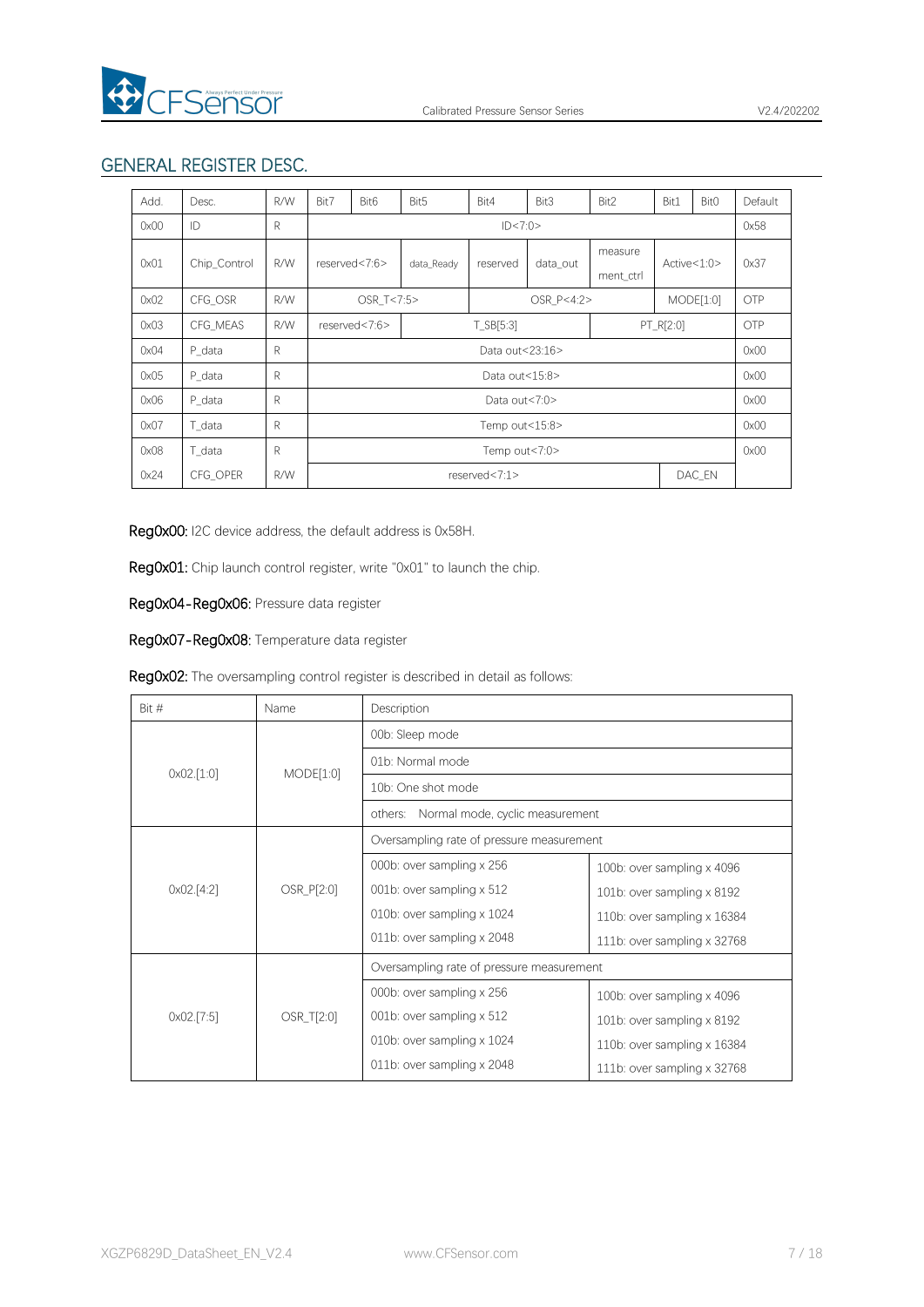| Bit #<br>Name         |                 | Description                                           |               |  |  |  |
|-----------------------|-----------------|-------------------------------------------------------|---------------|--|--|--|
| $0 \times 03$ . [2:0] | PT_R[2:0]       | Pressure/Temperature measurement ratio in normal mode |               |  |  |  |
|                       |                 | 000b: 64/1                                            | 100b: 4/1     |  |  |  |
|                       |                 | 001b: 32/1                                            | 101b:1/1      |  |  |  |
|                       |                 | 010 <sub>b</sub> : 16/1                               | Others: 128/1 |  |  |  |
|                       |                 | 011b: 8/1                                             |               |  |  |  |
| $0 \times 03$ . [5:3] | $T$ _SB $[2:0]$ | Standby period setting in normal mode                 |               |  |  |  |
|                       |                 | 000b: 0ms                                             | 100b: 500ms   |  |  |  |
|                       |                 | 001b: 62.5ms                                          | 101b: 750ms   |  |  |  |
|                       |                 | 010b: 125ms                                           | 110b: 1000ms  |  |  |  |
|                       |                 | 011b: 250ms                                           | 111b: 2000ms  |  |  |  |
| 0x03.[7:6]            | reserved        | reserve                                               |               |  |  |  |

Reg0x03: CFG\_MEAS (Measurement Command Register), the detailed description is as follows:

#### Working Methods Conversion



# READ OPERATION

Read the data in accordance with the following instruction sequence:

- 1. VDD is powered on
- 2. First write 0x01 to the 0x01 address to start the chip
- 3. After a delay of 20ms, 5 bytescan be read continuously from 0x04 (ASIC will automatically refresh the data)
- 4. The first 3 bytes are air pressure data, and the calculation steps of the actual pressure value P are:

Sum = (0x04 value  $* 2^16 + 0x05$  value  $* 2^8 + 0x06$  value),

If sum < 8388608, the actual pressure value Final\_P = sum /  $2^2$ 1  $*$  40  $*$  1000 (The unit of the actual pressure value Final\_P is Pa, the pressure calculation formula of the 40KPa range sensor; for other ranges, please replace the value with the actual range value 40);

If sum >= 8388608, then the actual pressure value Final P = (sum - 16777216 ) /  $2^2$  + 40  $*$  1000 (the unit of the actual pressure value Final\_P is Pa, the pressure calculation formula of the 40KPa range sensor; for other ranges, please use The actual span value replaces the value 40).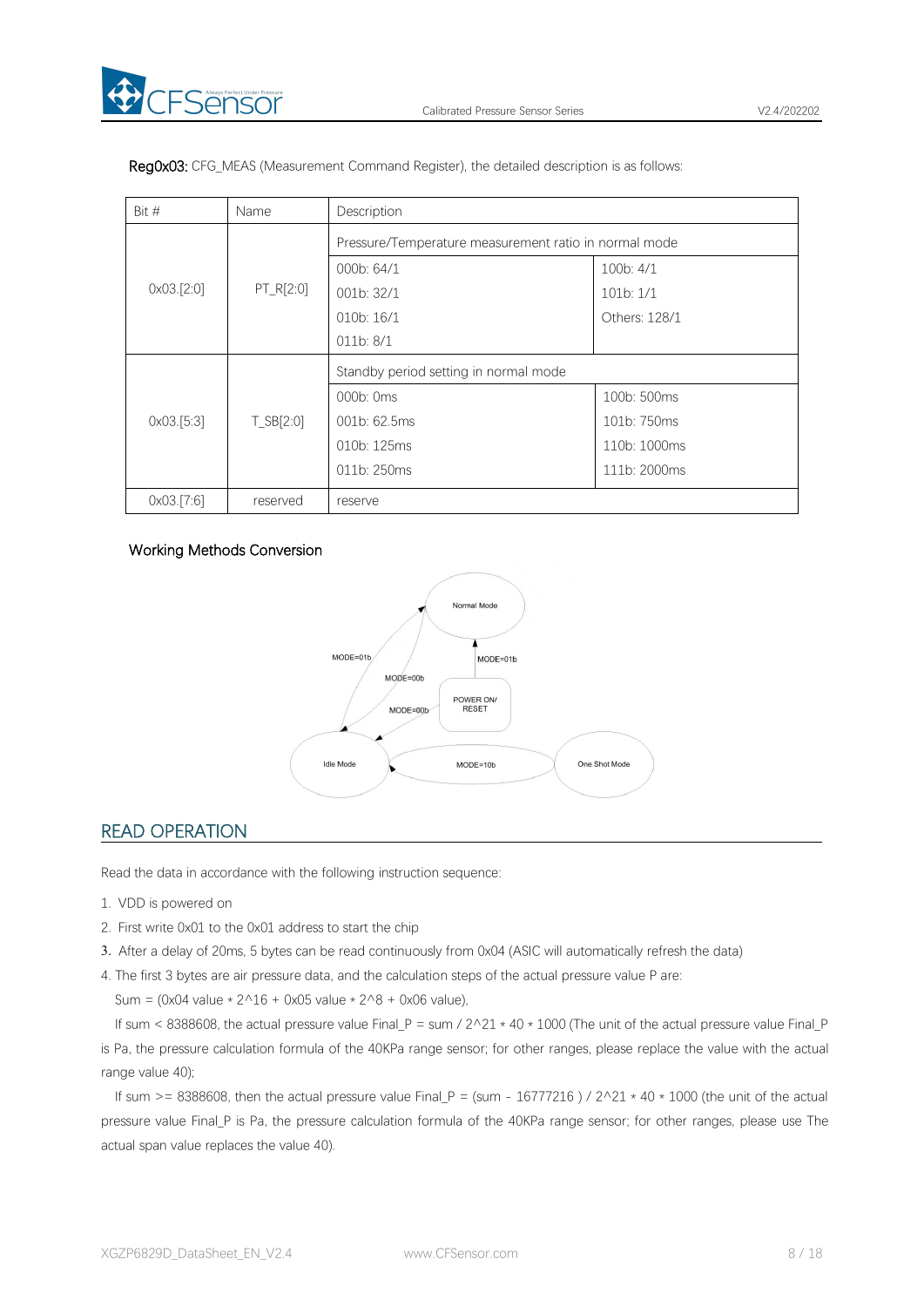

5. The last 2 bytes are the temperature data. The calculation steps of the actual temperature value Final\_T are: RAW\_T = 0x07 value  $*$  2^8 + 0x08 value;

If RAW T > 32768, Inter T = RAW T - 65536; otherwise, Inter T = RAW T.

The MCU continuously reads 2 byte values from the 0x20 address of the sensor, which is used for subsequent conversion of the real temperature. Set: the value of address 0x20 is read as byte1, and the value of address 0x21 is read as byte2.

Among them, bit[6:0] of byte1 is the absolute value of EOFF, bit[7] is the sign bit, when bit[7]=1, byte1 = -EOFF, and when bit[7]=0, Byte = EOFF. After the conversion of the absolute value and the sign of byte1, the value of byte1 is one of +/- 4096, +/- 8192, and +/- 16384.

After the value of byte2 / 10, the Shift\_N value is obtained, and the Shift\_N value is one of 7, 6, and 5.5.

<span id="page-8-0"></span>The final actual temperature value Final\_T = (Inter\_T - byte1) / 2  $\land$  Shift\_N + 25.

# PACKING INFORMATION

FSensor

Tape&Reel(unit:mm) Standard Quantity/Reel: 500 pcs



Note: The packing method for less quantity than Standard Quantity/Reel may be not quite same with above.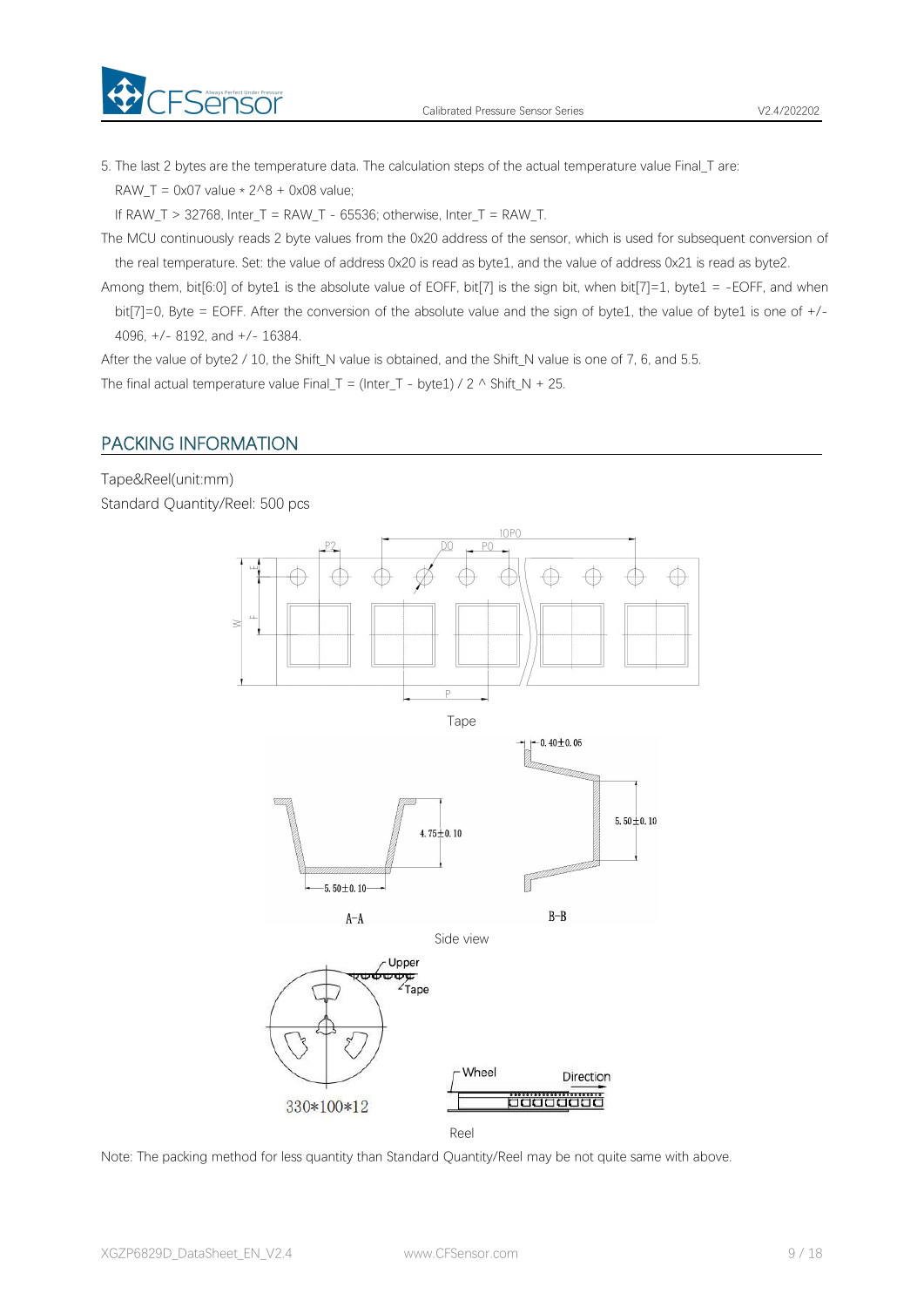

# OVERALL NOTES

Unless otherwise specified, following notes are general attention or presentation for all products from CFSensor.

#### **Mounting**

The following steps is for transmitting the air pressure to sensor after sensor soldering on PCB.

▼ For some sensors that come with inlet tube, select the flexiable pipe to suit the pressure inlet that is firm enough to prevent the pressure leaks.

▼ Atmosphere hole (for Gauge type sensors) and Inlet pipe/hole can't be blocked with gel or glue etc,..

▼ Avoiding excessive external force operation

#### **Soldering**

Due to its small size, the thermal capacity of the pressure sensor is low. Therefore, take steps to minimize the effects of external heat. Damage and changes to characteristics may occur due to heat deformation. Use a non-corrosive resin type of flux. Since the pressure sensor is exposed to the atmosphere, do not allow flux to enter inside.

▼ Manual soldering

☉Raise the temperature of the soldering tip between 260 and 300°C/500 and 572°F (30 W) and solder within 5 seconds. ☉The sensor output may vary if the load is applied on the terminal during soldering.

☉Keep the soldering tip clean.

▼DIP soldering (DIP Terminal)

☉Keep the temperature of the DIP solder tank below 260°C/500 and solder within 5 seconds.

☉To avoid heat deformation, do not perform DIP soldering when mounting on the PCB which has a small thermal capacity.

▼Reflow soldering (SMD Terminal)

☉The recommended reflow temperature profile conditions are given below.



☉Self alignment may not always work as expected, therefore, please carefully note the position of the terminals and pattern. ☉The temperature of the profile is assumed to be a value measured with the PCB of the terminal neighborhood.

☉Please evaluate solderbility under the actual mounting conditions since welding and deformation of the pressure inlet port may occur due to heat stress depending on equipments or conditions.

▼ Rework soldering

☉Complete rework at a time.

☉Use a flattened soldering tip when performing rework on the solder bridge. Do not add the flux.

☉Keep the soldering tip below the temperature described in the specifications.

- ▼ Avoid drop and rough handling as excessive force may deform the terminal and damage soldering characteristics.
- 
- ▼ Keep the circuit board warpage within 0.05 mm of the full width of the sensor.<br>▼ After soldering, do not apply stress on the soldered part when cutting or bending the circuit board.

▼ Prevent human hands or metal pieces from contacting with the sensor terminal. Such contact may cause anomalous outlets as the terminal is exposed to the atmosphere.

▼ After soldering, prevent chemical agents from adhering to the sensor when applying coating to avoid insulation deterioration of the circuit board.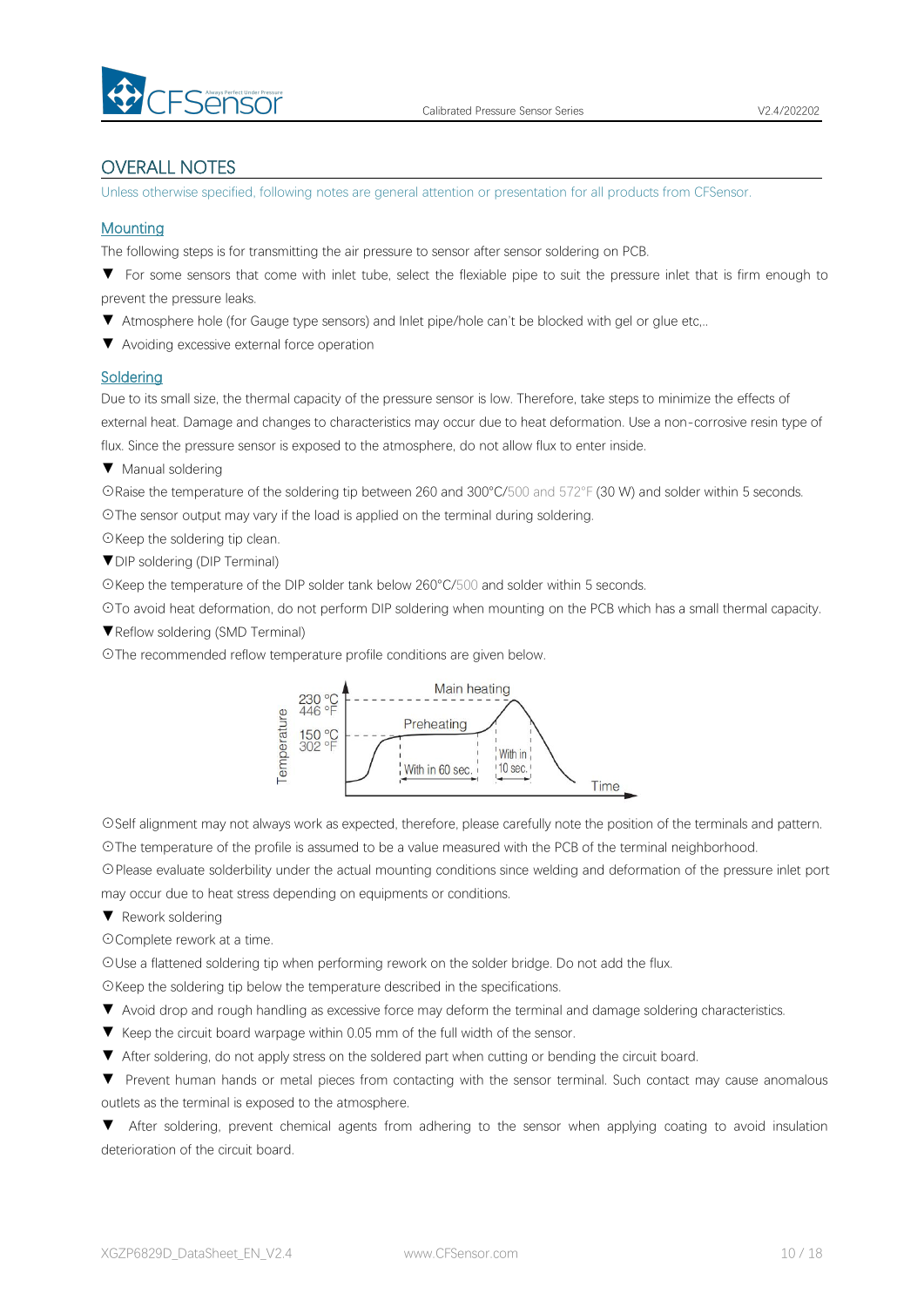

#### **Connecting**

Correctly wire as in the connection diagram. Reverse connection may damage the product and degrade the performance.

▼ Do not use idle terminals(N/C) to prevent damages to the sensor.

#### Cleaning

▼ Since the pressure sensor is exposed to the atmosphere, do not allow cleaning fluid to enter inside from atmosphere hole (for Gauge type sensors) and inlet pipe.

▼ Avoid ultrasonic cleaning since this may cause breaks or disconnections in the wiring.

#### Environment

▼Please avoid using or storing the pressure sensor in a place exposed to corrosive gases (such as the gases given off by organic solvents, sulfurous acid gas, hydrogen sulfides, etc.) which will adversely affect the performance of the pressure sensor chip.

▼Since this pressure sensor itself does not have a water-proof construction(even available media can be liquid), please do not use the sensor in alocation where it may be sprayed with water, etc.

▼Avoid using the pressure sensors in an environment where condensation may form. Furthermore, its output may fluctuate if any moisture adhering to it freezes.

▼The pressure sensor is constructed in such a way that its output will fluctuate when it is exposed to light. Especially when pressure is to be applied by means of a transparent tube, take steps to prevent the pressure sensor chip from being exposed to light.

▼Avoid using pressure sensor where it will be susceptible to ultrasonic or other high-frequency vibration.

▼ Please keep the sensors sealed using static shielding bags on storage. The PINs of sensor(if have) may be black by oxidation under atmosphere environment if the materials include the oxidizable material, althought it wouldn't affect the sensor performance.

#### More Precautions

▼That using the wrong pressure range or mounting method mayresult in accidents.

▼The only direct pressure medium you can use is non-corrosive gas or air as illuminated above(Note: some sensors are compatible with liquid media). The use of other media, in particular, corrosive gases and liquid (organic solvent based, sulfurous acid based, and hydrogen sulfide based, etc.) or contains foreign substances will cause malfunction and damage.<br>Please do not use them and check with CFSensor.

▼The pressure sensor is positioned inside the pressure inlet. Never poke wires orother foreign matter through the pressure inlet since they may damage the sensor or block the inlet. Avoid use when the atmospheric pressure inlet(only for Gauge type pressure sensor) is blocked.

▼ Use an operating pressure which is within the rated pressure range. Using a pressure beyond this range may cause damage.

▼Since static charge can damage the pressure sensor, bear in mind the following handling precautions.

☉When storing the pressure sensor, use a conductive material to short the pins or wrap the entire sensor in aluminum foil. Common plastic containers should not be used to store or transport the sensor since they readily become charged.

⊙ When using the pressure sensor, all the charged articles on the bench surface and the work personnel should be grounded so that any ambient static will be safely discharged.

▼Based on the pressure involved, give due consideration to the securing of the pressure sensor.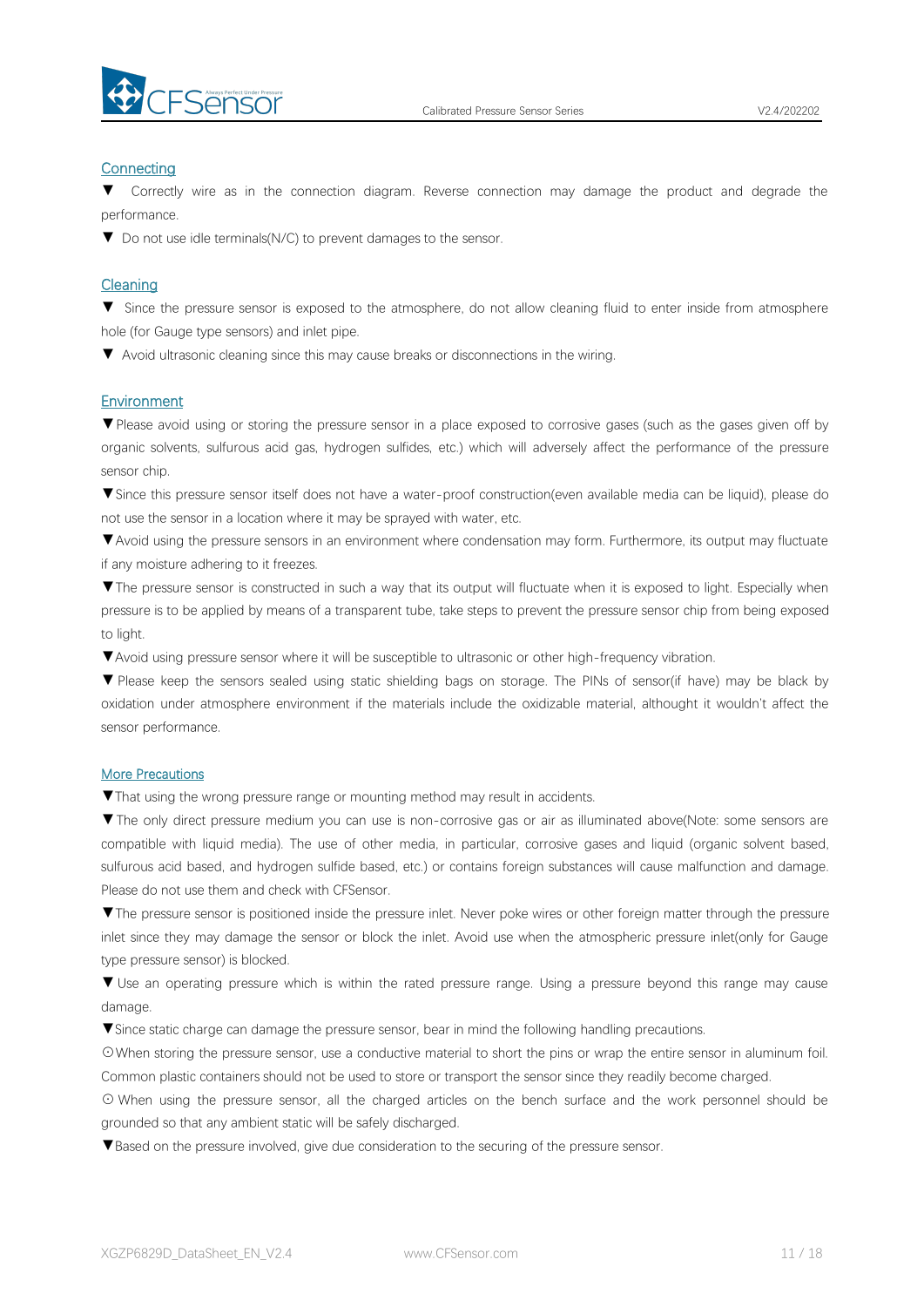

# 【 SAFETY NOTES 】

Using these sensors products may malfunction due to external interference and surges, therefore, please confirm the performance and quality in actual use. Just in case, please make a safety design on the device (fuse, circuit breaker, such as the installation of protection circuits, multiple devices, etc.), so it would not harm life, body, property, etc even amalfunction occurs. To prevent injuries and accidents, please be sure to observe the following items:

●The driving current and voltage should be used below the rated value.

●Please follow the terminal connection diagram for wiring. Especially for the reverse connection of the power supply, it will cause an accident due to circuit damage such as heat, smoke, fire, etc.

●In order to ensure safety, especially for important uses, please be sure to consider double safety circuit configuration.

●Do not apply pressure above the maximum applied pressure. In addition, please be careful not to mix foreign matter into

the pressure medium. Otherwise, the sensor will be discarded, or the media will blew out and cause an accident.<br>• Be careful when fixing the product and connecting the pressure inlet. Otherwise, accidents may occur due to scattering and the blowing out of the media.

●If the sensor come with sharp PIN, please be careful not to hurt your body when using it.

# 【 WARRANTY 】

The information in this sheet has been carefully reviewed and is believed to be accurate; however, no responsibility is assumed for inaccuracies. Furthermore, this information does not convey to the purchaser of such devices any license under the patent rights to the manufacturer. CFSensor reserves the right to make changes without further notice to any product herein. CFSensor makes no warranty, representation or guarantee regarding the suitability of its product for any particular purpose, nor does CFSensor assume any liability arising out of the application or use of any product or circuit and specifically disclaims any and all liability, including without limitation consequential or incidental damages. Typical parameters can and do varyin different applications. All operating parameters must be validated for each customer application by customer's technical experts. CFSensor does not convey any license under its patent rights nor the rights of others.

# 【 CONTACT 】

#### **CFSensor**

14-15F/4Bldg High-Tech Park High-Tech Area Wuhu P.R.C.241000 Tel/Fax:+86 18226771331 Email:INFO@CFSensor.com

North America Ⅱ Europe Ⅱ Southeast Asia Ⅱ Middle East Ⅱ Latin America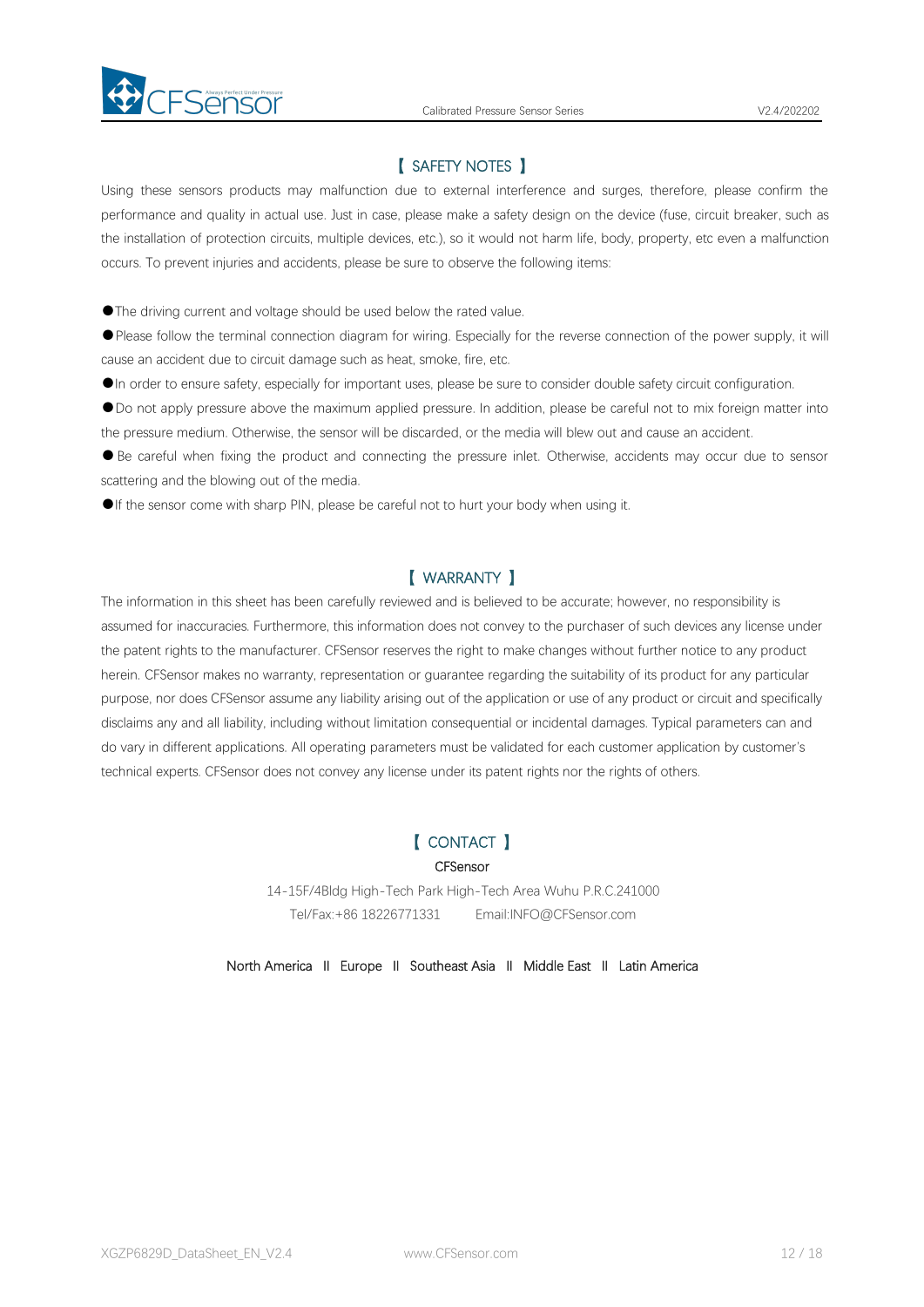

# IIC Example Code (C51 Language)

```
#include <reg52.h>
#include <math.h>
#define DELAY_TIME 600 //Time-Delay Parameter 时延参数,可根据需要做适当调整
#define TRUE 1
#define FALSE 0
#define uchar unsigned char
#define uint unsigned int
float SPAN = 40; //SPAN is the span of the sensor 传感器的量程 0~40KPa
sbit SCL = P1 ^ 7; //IIC clock line 定义 IIC 总线时钟线
sbit SDA = P1 ^ 6; //IIC clock line 定义 IIC 总线时钟线
//Time-Delay Function 时延函数
void DELAY(uint t)
{
   while (t != 0)t--;
}
void I2C_Start(void) //IIC Start signal 发送 IIC 总线起始信号
{
   SDA = 1; //SDA output high SDA 输出高电平
    DELAY(DELAY_TIME);
   SCL = 1; //SCL output high SCL 输出高电平
   DELAY(DELAY_TIME);
   SDA = 0; //SDA output low SDA 输出低电平
   DELAY(DELAY_TIME);
   SCL = 0; //SCL output low SCL 输出低电平
   DELAY(DELAY_TIME);
}
void I2C_Stop(void) //IIC Stop signal 发送 IIC 总线停止信号
{
   SDA = 0;
   DELAY(DELAY_TIME);
    SCL = 1;
   DELAY(DELAY_TIME);
   SDA = 1:
```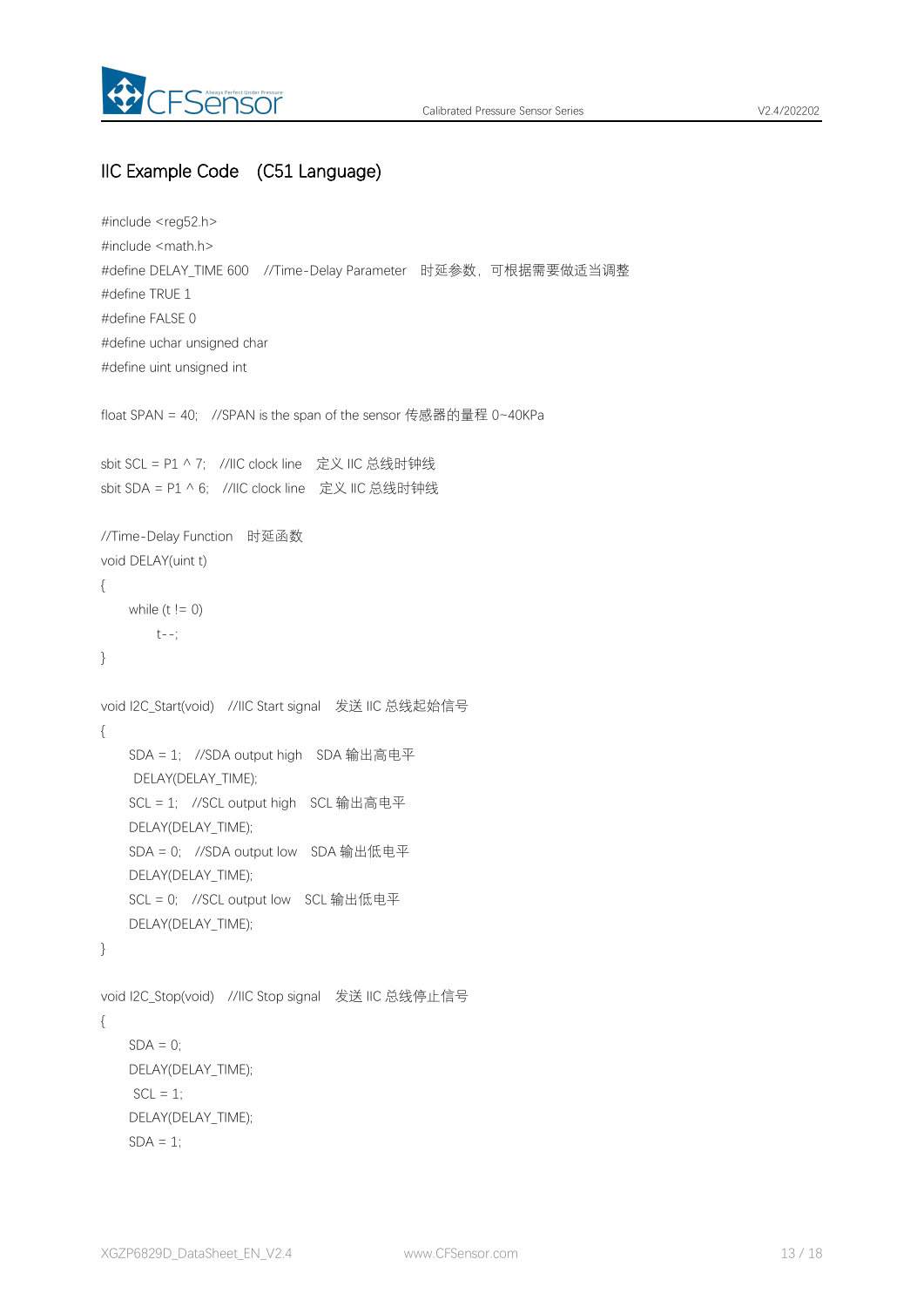

```
DELAY(DELAY_TIME);
   SCL = 0;
   DELAY(DELAY_TIME);
}
void SEND_0(void) //IIC send data "0" 向 IIC 总线发送"0"
{
   SDA = 0;
    DELAY(DELAY_TIME);
   SCL = 1;
   DELAY(DELAY_TIME);
   SCL = 0;DELAY(DELAY_TIME);
}
void SEND_1(void) //IIC send data "1" 向 IIC 总线发送"1"
{
   SDA = 1;
    DELAY(DELAY_TIME);
   SCL = 1;
   DELAY(DELAY_TIME);
   SCL = 0;
   DELAY(DELAY_TIME);
}
bit Check_Acknowledge(void) //Read ACK signal 读取 ACK 信号
{
    char F0 = 0;
    SDA = 1;
    DELAY(DELAY_TIME);
   SCL = 1;
   DELAY(DELAY_TIME / 2);
   FO = SDA;
   DELAY(DELAY_TIME / 2);
   SCL = 0;DELAY(DELAY_TIME);
   if (F0)
     return FALSE;
   return TRUE;
}
```
void WriteI2CByte(uchar b) reentrant //Write One Byte of Data 发送一个字节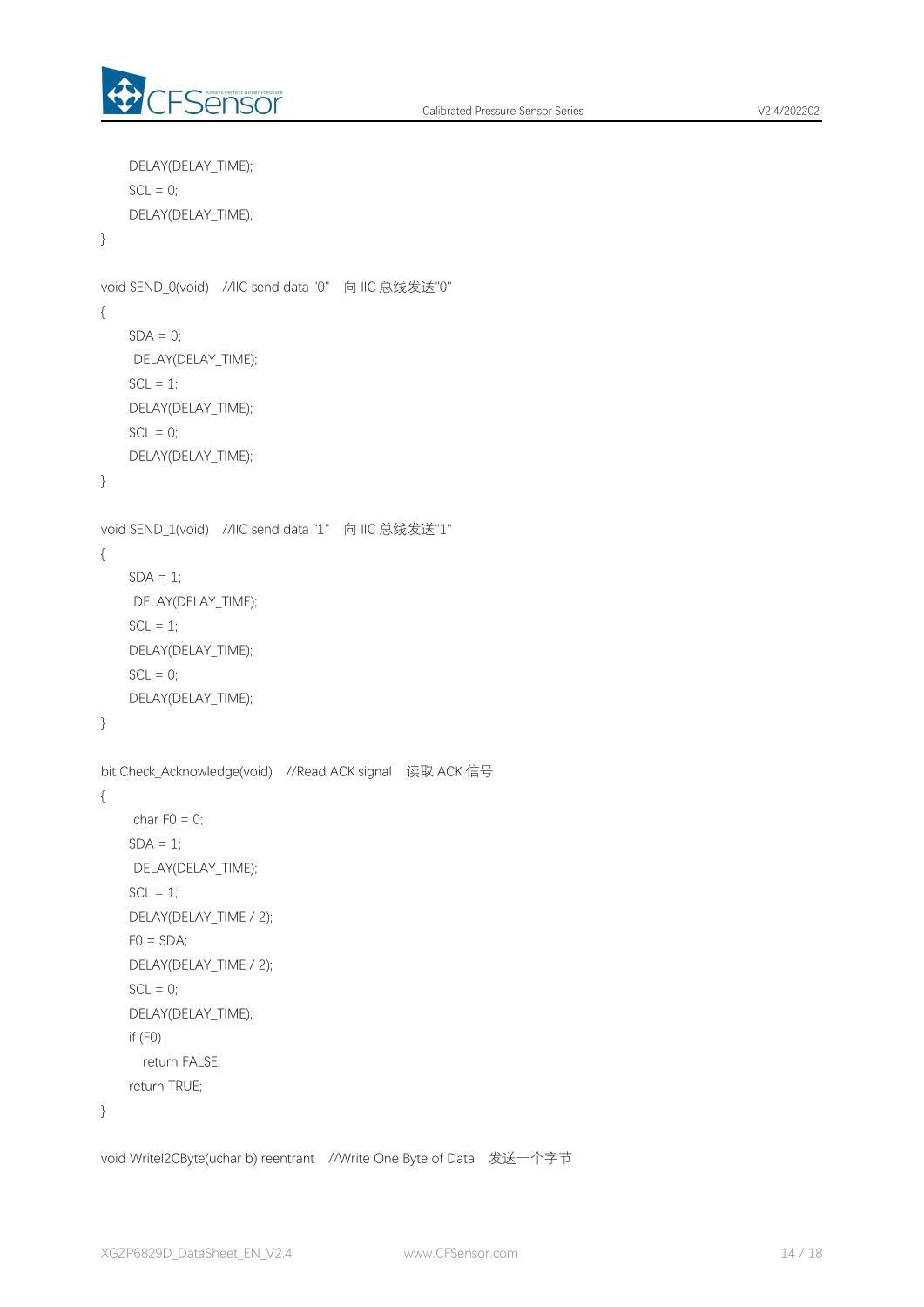

```
{
    char i;
   for (i = 0; i < 8; i++)if ((b \le i) \& 0x80) //Send high bits first 先发送高位
            SEND_1();
        else
           SEND_0();
}
uchar ReadI2CByte(void) reentrant //Receive one byte 读取一个字节
{
   char b = 0, i, F0 = 0;
   for (i = 0; i < 8; i++){
        SDA = 1;
         DELAY(DELAY_TIME);
        SCL = 1;
         DELAY(DELAY_TIME);
       FO = SDA;
         DELAY(DELAY_TIME);
       SCL = 0;
       if (F0)
       {
           b = b << 1; //Receive high bits first 先读取高位
           b = b | 0x01;}
        else
           b = b \ll 1;
    }
   return b;
}
//Write a register's address and a command byte to the sensor
//向传感器写寄存器地址和一个命令字节
//"addr": register's address, "thedata": the command byte
void Write_One_Byte(uchar addr, uchar thedata)
{
    bit acktemp = 1;
    I2C_Start(); //IIC START Signal 发送 IIC 启动信号
    WriteI2CByte(0x58 << 1 + 0); //The SLAVER address is 0x58
    //传感器的 IIC 总线地址为 0x58
    // The lowest bit of address is 0 means writing 地址值最低位为 0 表示写
```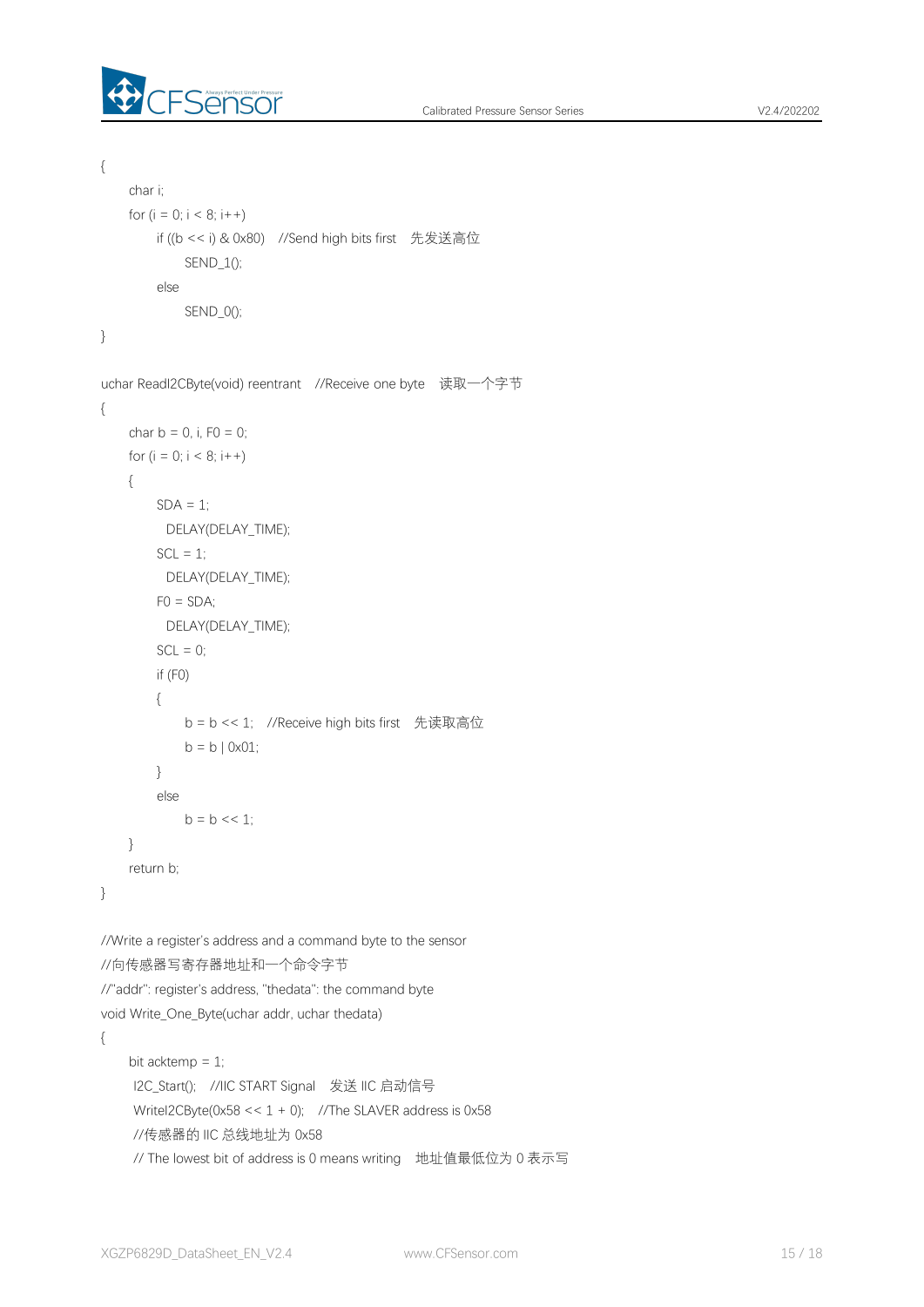

```
acktemp = Check Acknowledge(); //check the SLAVER's ACK 检查传感器的 ACK
   WriteI2CByte(addr); //Send the register's address 发送寄存器的地址值
   acktemp = Check Acknowledge(); //check the SLAVER's ACK 检查传感器的 ACK
   WriteI2CByte(thedata); //Write command to the sensor 向传感器写命令字节
   acktemp = Check_Acknowledge(); //check the SLAVER's ACK 检查传感器的 ACK
   I2C_Stop(); //IIC_STOP Signal 发送 IIC 停止信号
}
//Read one byte of data from the sensor 从传感器读取一个字节
uchar Read_One_Byte(uchar addr)
{
   bit acktemp = 1;
   uchar mydata;
   I2C_Start(); //IIC START Signal 发送 IIC 启动信号
    WriteI2CByte(0x58 < 1 + 0); //The SLAVER address is 0x58//传感器的 IIC 总线地址为 0x58
    // The lowest bit of address is 0 means writing 地址值最低位为 0 表示写
   acktemp = Check Acknowledge(); //check the SLAVER's ACK 检查传感器的 ACK
   WriteI2CByte(addr); //Send the register's address 发送寄存器的地址值
   acktemp = Check_Acknowledge(); //check the SLAVER's ACK 检查传感器的 ACK
   I2C_Start(); //IIC START Signal 发送 IIC 启动信号
    WriteI2CByte(0x58 \le 1 + 1); //The SLAVER address is 0x58//传感器的 IIC 总线地址为 0x58
    // The lowest bit of address is 1 means Reading 地址值最低位为 1 表示读
   acktemp = Check_Acknowledge(); //check the SLAVER's ACK 检查传感器的 ACK
   mydata = ReadI2CByte(); //Read the above register's data 读取上述寄存器的数据值
   acktemp = Check Acknowledge(); //check the SLAVER's ACK 检查传感器的 ACK
   I2C_Stop(); //IIC STOP Signal 发送 IIC 停止信号
   return mydata;
}
//Ms Time-Delay Function Ms 延时函数
void Delay_xms(uint x)
{
   uint i, j;
   for (i = 0; i < x; i++)for (i = 0; j < 112; j++)\frac{1}{2}}
```

```
void main(void) //The main function 主函数
{
```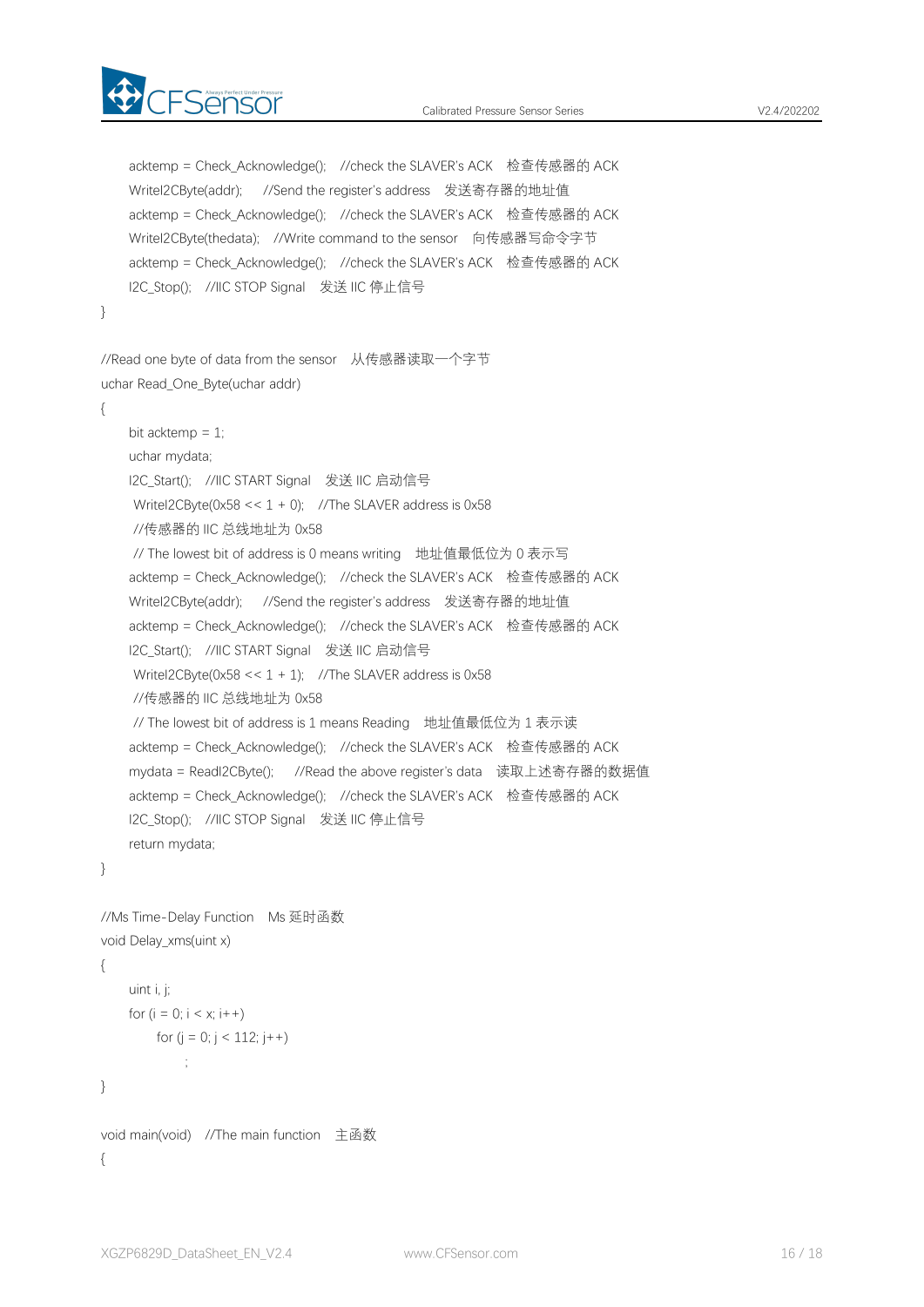

uchar pressure H, pressure M, pressure L,temperature H,temperature L; //Temporary variables used to save bytes of pressure and temperature from the sensor //临时变量,用于存放从传感器中读出的压力值和温度值的字节数据 long int pressure ad,temperature ad; //Temporary variables used to save AD values of pressure and temperature from the sensor //临时变量,用于存放从传感器中读出的压力和温度的 AD 值 float pressure,temperature,Shift\_N; //pressure: actual pressure 变量 pressure 用于存放实际压力值 //temperature: actual temperature 变量 temperature 用于存放实际温度值 uchar byte1,byte2; int EOFF; Delay\_xms(1000); while (1) { Write\_One\_Byte(0x01, 0x01); //Send 0x01 to the register whose address is 0x01 to start a data collection //向传感器 0x01 寄存器发送 0x01 以启动采集数据 Delay\_xms(20); pressure\_H = Read\_One\_Byte(0x04); //Read bytes of pressure from the sensor pressure M = Read One Byte(0x05); //从传感器中读出压力值的字节数据 pressure\_L = Read\_One\_Byte(0x06); pressure ad = pressure H  $*$  65536 + pressure M  $*$  256 + pressure L; //compute the AD pressure of the sensor 计算传感器 AD 转换后的压力值 temperature\_H = Read\_One\_Byte(0x07); //Read bytes of temperature from the sensor temperature L = Read One Byte(0x08); //从传感器中读出温度值的字节数据 temperature\_ad = temperature\_H \* 256 + temperature\_L; //compute the AD temperature of the sensor 计算传感器 AD 转换后的温度值 //compute the actual pressure of the sensor 计算传感器实际的压力值 //pressure's unit is Pa 变量 pressure 的单位为 Pa if (pressure  $ad \ge 8388608$ ) pressure = (float) (pressure\_ad - 16777216) / 2^21 \* SPAN \* 1000; else pressure = (float) pressure\_ad /  $2^221 * SPAN * 1000$ ; //compute the actual temperature of the sensor 计算传感器实际的温度值 //temperature's unit is Centigrade 变量 temperature 的单位为℃ if(temperature\_ad > 32768) temperature\_ad -= 65536; byte1 = Read One Byte(0x20); //Read temperature parameter from the sensor